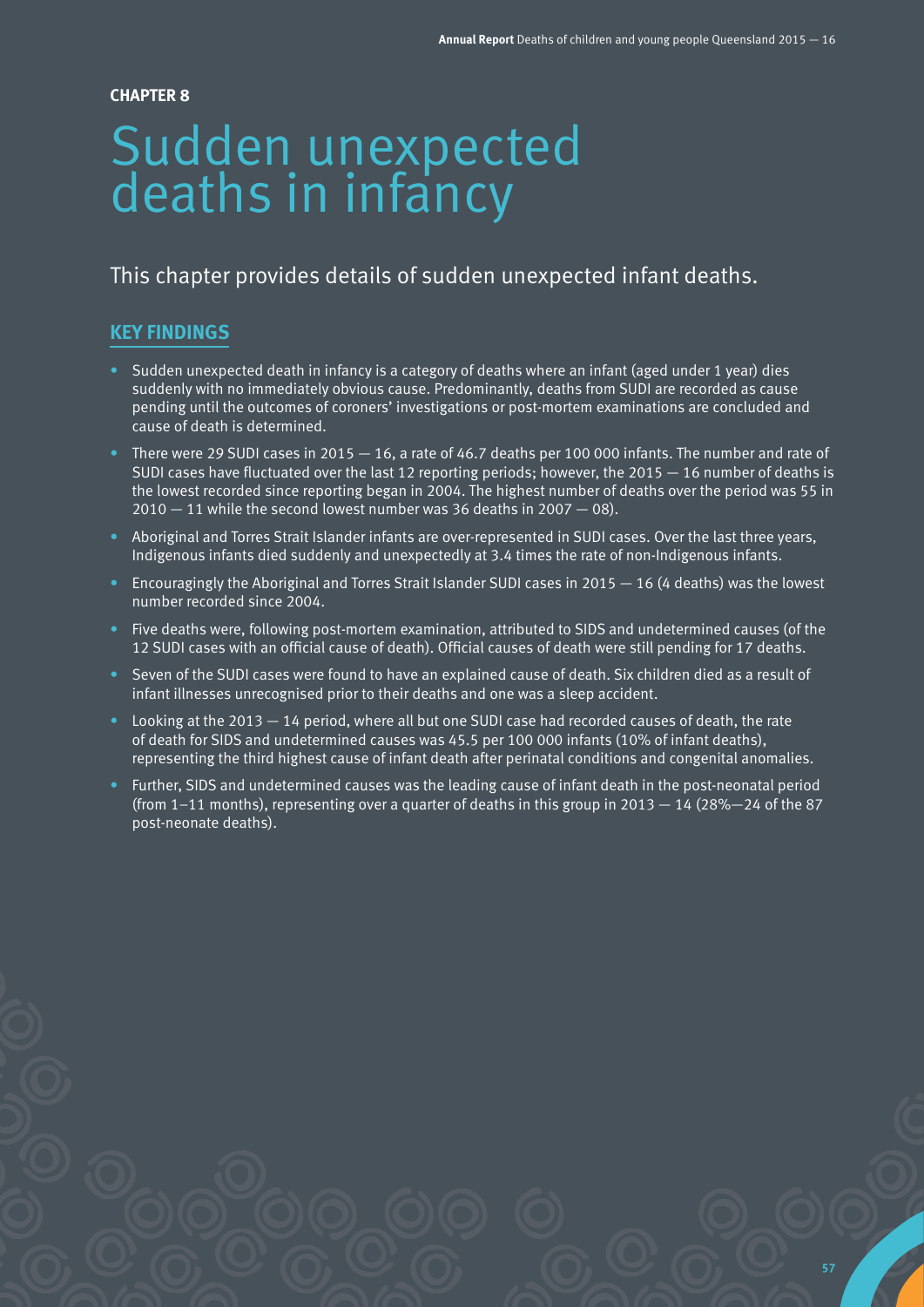# **SUDDEN UNEXPECTED DEATHS IN INFANCY 2013 — 16**

An expanded version of Table 8.1 containing data since 2004 is available online at [www.qfcc.qld.gov.au](http://www.qfcc.qld.gov.au).

#### **Table 8.1: Summary of SUDI in Queensland 2013 — 16**

|                                                     | $2013 - 14$                 |                     | $2014 - 15$                 |                     | $2015 - 16$                 |                     | Yearly<br>average   |
|-----------------------------------------------------|-----------------------------|---------------------|-----------------------------|---------------------|-----------------------------|---------------------|---------------------|
|                                                     | <b>Total</b><br>$\mathbf n$ | Rate per<br>100 000 | <b>Total</b><br>$\mathbf n$ | Rate per<br>100 000 | <b>Total</b><br>$\mathbf n$ | Rate per<br>100 000 | Rate per<br>100 000 |
| All sudden unexpected deaths in infancy (SUDI)      |                             |                     |                             |                     |                             |                     |                     |
| <b>SUDI</b>                                         | 43                          | 67.4                | 39                          | 62.8                | 29                          | 46.7                | 59.5                |
| <b>Sex</b>                                          |                             |                     |                             |                     |                             |                     |                     |
| Female                                              | 20                          | 65.0                | 15                          | 49.4                | 17                          | 56.0                | 57.0                |
| Male                                                | 23                          | 69.7                | 24                          | 75.6                | 12                          | 37.8                | 61.9                |
| <b>Aboriginal and Torres Strait Islander status</b> |                             |                     |                             |                     |                             |                     |                     |
| Indigenous                                          | 12                          | 230.5               | 11                          | 205.2               | 4                           | 74.6                | 167.9               |
| Non-Indigenous                                      | 31                          | 52.9                | 28                          | 49.3                | 25                          | 44.0                | 49.3                |
| Geographical area of usual residence (ARIA+)        |                             |                     |                             |                     |                             |                     |                     |
| Remote                                              | 3                           | $\star$             | $\overline{2}$              | $\star$             | $\mathbf{1}$                | $\star$             | 64.4                |
| Regional                                            | 20                          | 91.2                | 19                          | 89.4                | 12                          | 56.5                | 80.0                |
| Metropolitan                                        | 20                          | 51.8                | 18                          | 47.6                | 16                          | 42.3                | 47.6                |
| Socio-economic status of usual residence (SEIFA)    |                             |                     |                             |                     |                             |                     |                     |
| Low to very low                                     | 31                          | 118.5               | 24                          | 95.8                | 19                          | 75.8                | 98.5                |
| Moderate                                            | 6                           | 48.7                | $\overline{7}$              | 57.9                | $\mathbf{0}$                | 0.0                 | 35.8                |
| High to very high                                   | 6                           | 23.7                | 8                           | 32.0                | 10                          | 40.0                | 32.0                |
| Known to the child protection system                |                             |                     |                             |                     |                             |                     |                     |
| Known to the child protection system                | 14                          | 8.4                 | 9                           | 9.3                 | 11                          | 13.1                |                     |
| <b>Unexplained SUDI</b>                             |                             |                     |                             |                     |                             |                     |                     |
| Unexplained SUDI                                    | 30                          | 47.0                | 27                          | 43.4                | 22                          | 35.4                | 42.4                |
| <b>SIDS</b>                                         | 18                          | 28.2                | 14                          | 22.5                | $\overline{2}$              | $\star$             | 18.2                |
| <b>Undetermined causes</b>                          | 11                          | 17.2                | $\overline{4}$              | 6.4                 | 3                           | $\star$             | 9.7                 |
| Cause of death pending                              | $\mathbf{1}$                | $\star$             | 9                           | 14.5                | 17                          | 27.4                | 14.5                |
| <b>Explained SUDI</b>                               |                             |                     |                             |                     |                             |                     |                     |
| <b>Explained SUDI</b>                               | 13                          | 20.4                | 12                          | 19.3                | $\overline{7}$              | 11.3                | 17.2                |
| Unrecognised infant illness                         | 11                          | 17.2                | 12                          | 19.3                | 6                           | 9.7                 | 15.6                |
| Sleep accident                                      | 1                           | $\star$             | 0                           | 0.0                 | $\mathbf{1}$                | $\star$             |                     |
| Fatal assault                                       | 1                           | $\star$             | 0                           | 0.0                 | 0                           | 0.0                 | $\star$             |

Data source: Queensland Child Death Register (2013 — 16)

Rates have not been calculated for numbers less than four.

.. Average across the three-year period has not been calculated due to the break in series (see note 3).

1. Data presented here is current in the Queensland Child Death Register as at August 2016 and thus may differ from those presented in previously published reports.

2. Rates are based on the most up-to-date denominator data available and are calculated per 100 000 children under the age of 1 year (in the sex/ Indigenous status/ARIA+ region/SEIFA region) in Queensland each year. Rates for the 2013 — 14 period use the ERP data as at June 2013 and rates for the  $2014 - 15$  and  $2015 - 16$  periods use the ERP data as at June 2014.

3. For 2013 — 14, the number of children known to the child protection system represents the number of children whose deaths were registered in the reporting period, who were known to the DCCSDS within the three-year period prior to their death. From 2014 — 15 on, this relates to the deaths of children known to the DCCSDS within the one-year period prior to their death. The denominator for calculating rates is the number of children aged 0–17 who were known to the DCCSDS, through either being subject to a child concern report, notification, investigation and assessment, ongoing intervention, orders or placement, in the one-year period prior to the reporting period.

4. Rates of SUDI for 'Known to the child protection system' are calculated per 100 000 children aged 0–17 years in Queensland, instead of per 100 000 infants under the age of 1 year, in order to provide a comparable rate.

5. Yearly average rates have been calculated using the ERP data as at June 2014.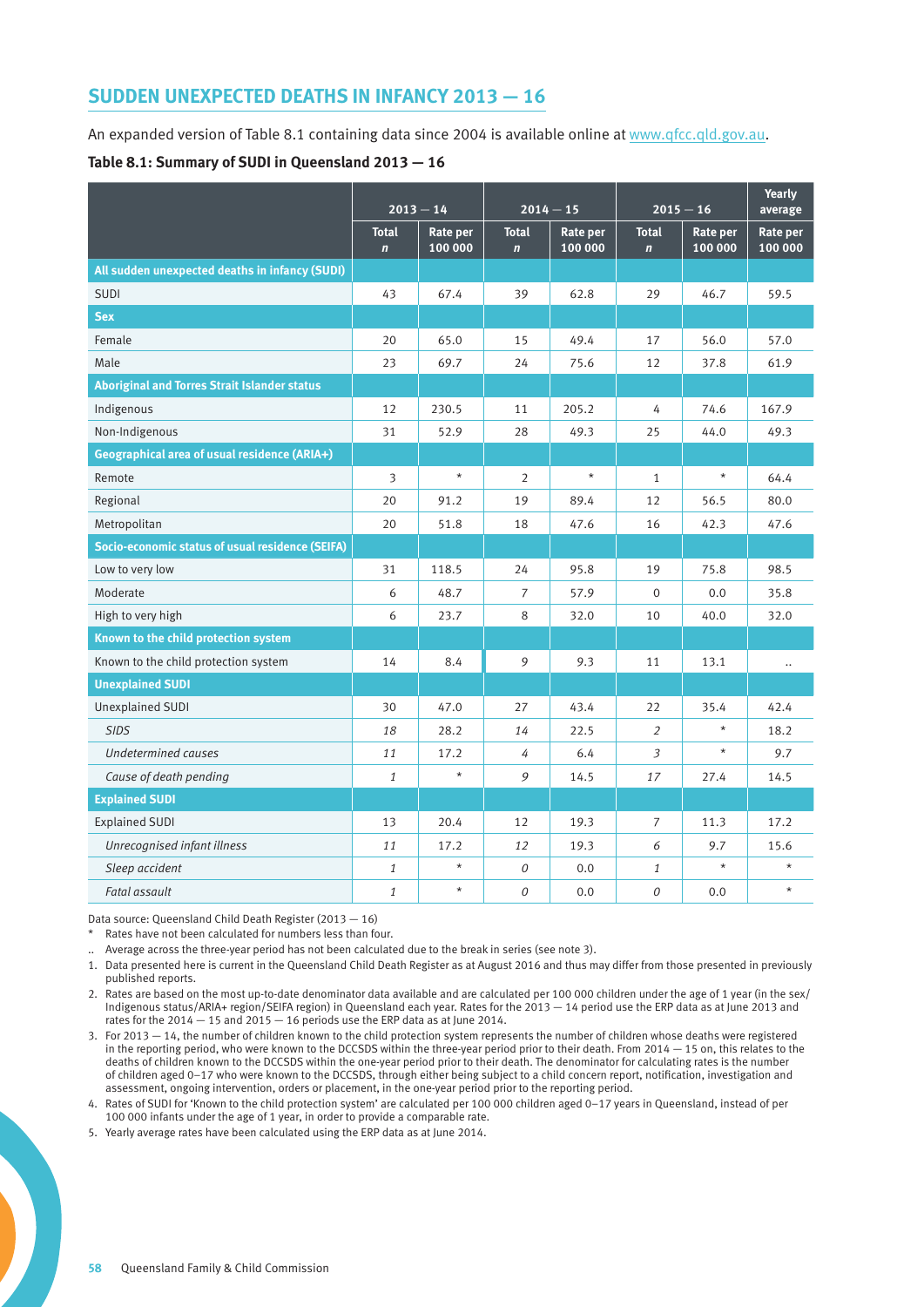## **THE CLASSIFICATION OF SUDDEN UNEXPECTED DEATHS IN INFANCY**

Sudden unexpected death in infancy is a research classification and does not correspond with any single medical definition or categorisation. Rather, the aim of this grouping is to report on the deaths of apparently well infants who would be expected to thrive, yet, for reasons often unknown, die suddenly and unexpectedly. Identifying deaths in this way assists in the identification of possible risk factors and associations for SUDI and, most significantly, those factors that may be preventable or amenable to change.

The Police Report of Death to a Coroner (Form 1), which includes a summary of the circumstances surrounding the death as initially reported,<sup>43</sup> is used to identify SUDI cases. The circumstances of the death must meet all of the following criteria to be included in the SUDI grouping:

- child less than one year of age
- sudden in nature
- unexpected, with no previously known condition that was likely to cause death
- no immediately obvious cause of death.

The SUDI grouping includes deaths found to be associated with infections or anatomical/developmental abnormalities not recognised before death, sleep accidents such as inhalation of gastric contents, and deaths that initially present as sudden and unexpected but are revealed by investigations to be the result of non-accidental injury. It also includes deaths due to SIDS and infant deaths where a cause could not be determined.44

#### **Death certification**

A high proportion of SUDI cases (17 of 29 in 2015  $-16$ ) are pending death certification at time of reporting. Paediatric autopsies are amongst the most complex forms of autopsies undertaken, and this contributes to the length of time required to undertake and report on autopsies. Following the development of a new definition of SIDS in 2004 (termed the San Diego definition), all cases of SUDI optimally require the performance of a complete autopsy (including toxicology, microbiology, radiology, vitreous chemistry and metabolic screening studies).<sup>45</sup>

There is also an additional focus on establishing that there is no evidence of unexplained trauma, abuse or unintentional injury before a classification of SIDS can be assigned. This frequently involves more extensive gross and microscopic examination during autopsy than in cases of explained infant and child deaths.

<sup>43</sup> In Queensland, section 8 of the Coroners Act requires that all violent or unnatural/unusual deaths be reported to a coroner. All unexpected infant deaths fall within that description. All cases of SUDI require a comprehensive investigation, which should include a full autopsy, examination of the death scene and review of clinical history.

<sup>44</sup> Cases of SUDI that were explained at post-mortem are also counted and discussed in the chapter appropriate to their cause of death. Deaths found at autopsy to be caused by previously unrecognised illnesses or congenital anomalies are counted in Chapter 2, Deaths from diseases and morbid conditions.

<sup>45</sup> Krous, HF, Beckwith, B, Byard, R, Rognum, TO, Bajanowski, T, Corey, T, Cutz, E, Hanzlick, R, Keens, TG and Mitchell, EA (2004). 'Sudden infant death syndrome and unclassified sudden infant deaths: A definitional and diagnostic approach', *Paediatrics*, 114(1), pp 234–238.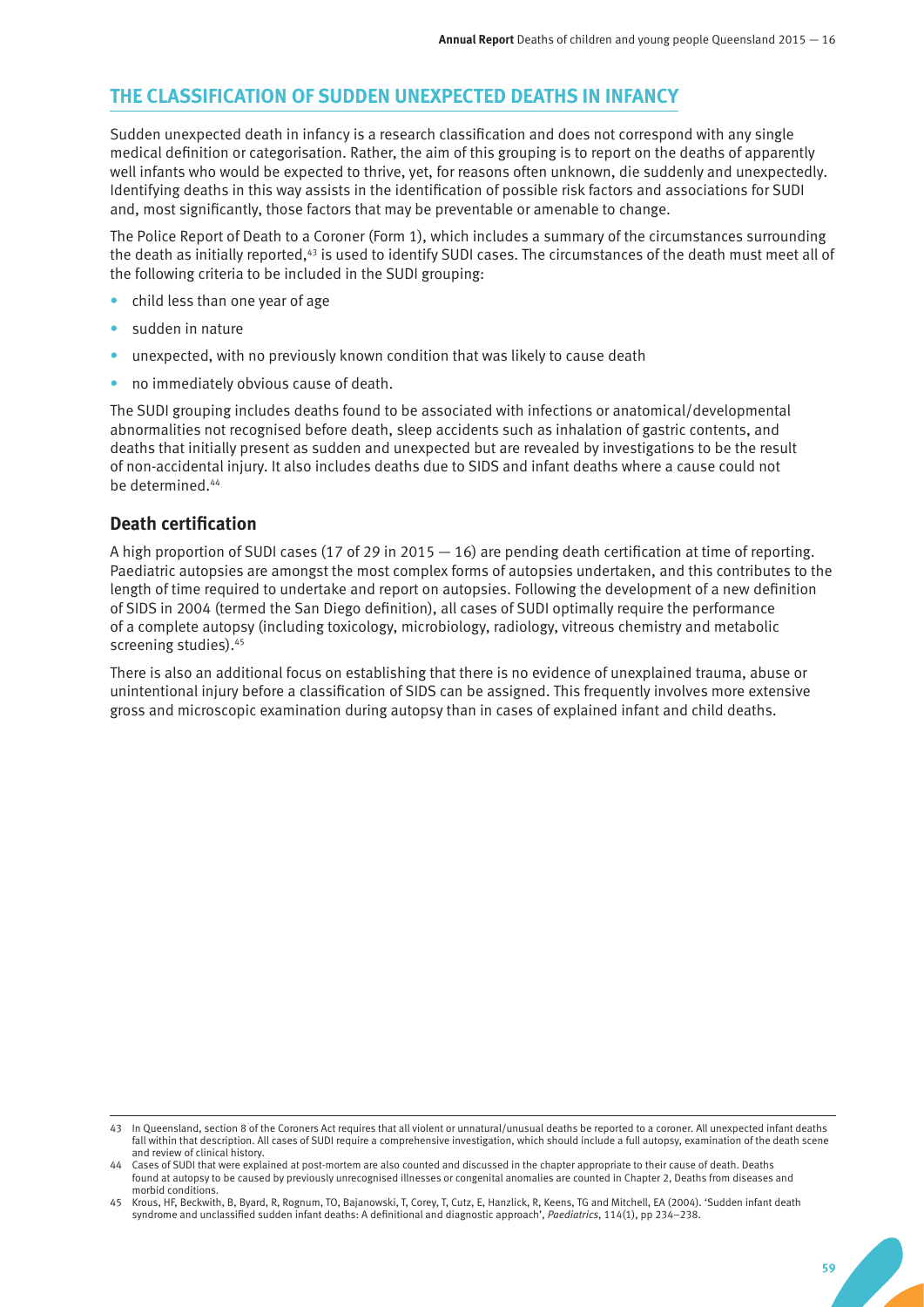# **SUDDEN UNEXPECTED DEATHS IN INFANCY: FINDINGS 2015 — 16**

During 2015 — 16, 29 SUDI cases were registered in Queensland, at a rate of 46.7 deaths per 100 000 infants. The number and rate of SUDI have fluctuated over the last 12 reporting periods; however, the number and rate of deaths in 2015 — 16 is the lowest recorded since reporting began in 2004. The number of SUDI cases registered since reporting commenced in 2004, ranges from 29 to 55 per year, with an average of 43.9 per year.46

### **Sex**

During 2015 — 16, there were 17 SUDI cases of female infants, compared to 12 male infants. The three-year average SUDI mortality rate for females is similar to the rate for males (57.0 deaths per 100 000 female infants, compared to 61.9 deaths per 100 000 male infants). In the 12 years since reporting commenced, male children are slightly over-represented in SUDI cases.

## **Age**

Figure 8.1 shows SUDI by age at death during 2015 — 16. Infants' age ranged from 2 days to 8 months. The majority of sudden unexpected deaths occurred among infants aged under 6 months (25 of the 29 deaths).





Data source: Queensland Child Death Register (2015 — 16)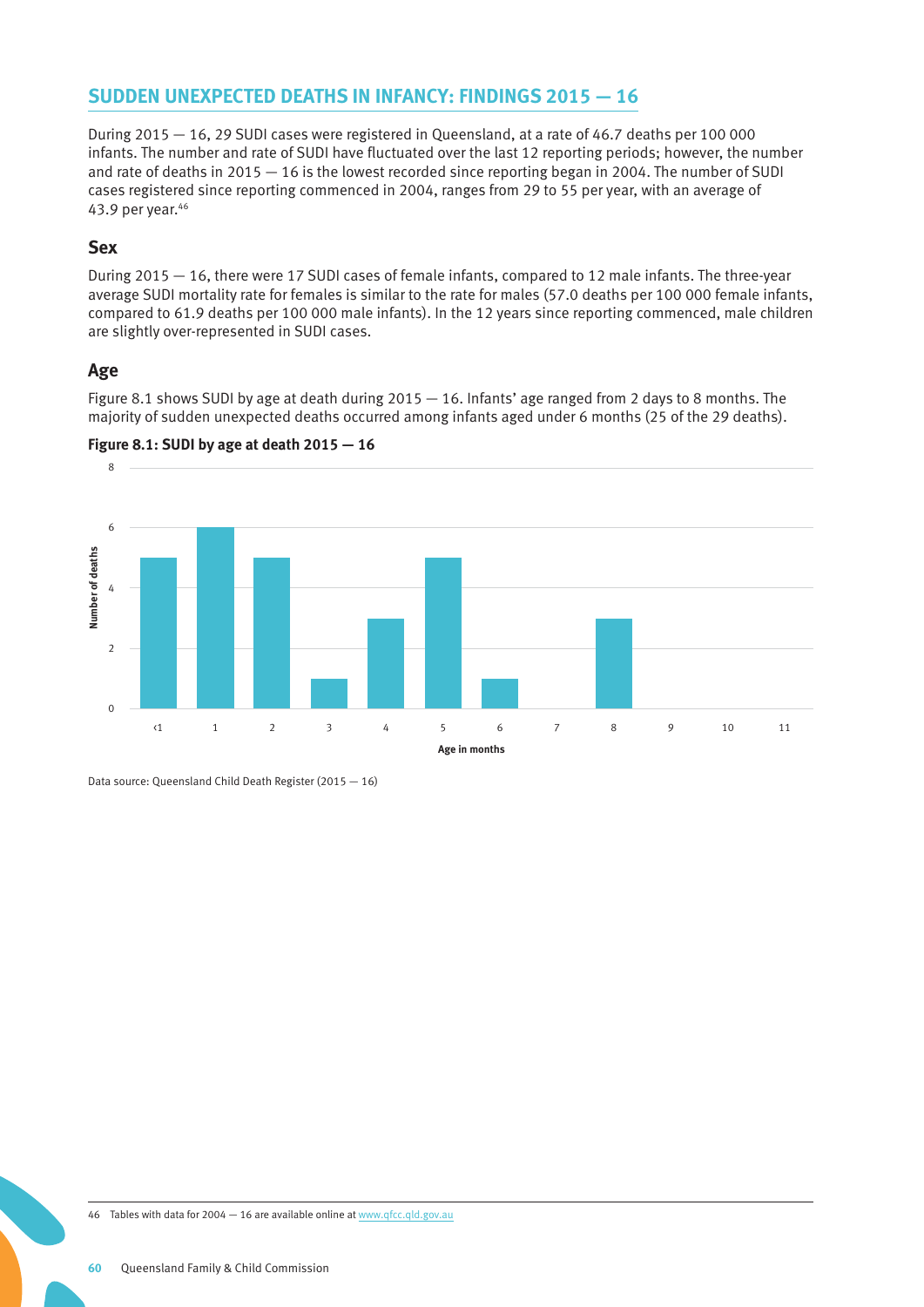## **Aboriginal and Torres Strait Islander status**

Of the 29 SUDI cases during  $2015 - 16$ , 4 were of Aboriginal and Torres Strait Islander infants. This is the lowest number of Indigenous sudden unexpected deaths in infancy since reporting commenced in 2004. The number recorded over the 12 years since reporting commenced, ranges from 4 to 18 per year, with an average of 10.5 per year.

Over the last three reporting periods, the average annual SUDI mortality rate for Indigenous infants was 3.4 times the rate for non-Indigenous infants (167.9 deaths per 100 000 Indigenous infants, compared to 49.3 deaths per 100 000 non-Indigenous infants).

## **Geographical area of usual residence (ARIA+)**

Of the 29 SUDI cases during  $2015 - 16$ , 1 was of an infant who resided in a remote area of Queensland, 12 were of infants from regional areas and 16 were of infants from metropolitan areas.

Over the last three reporting periods, the average annual SUDI mortality rates for infants from remote and regional areas were greater than the rate for infants residing in metropolitan areas (64.4 and 80.0 deaths per 100 000 infants from remote or regional areas, compared to 47.6 deaths per 100 000 infants from metropolitan areas).

#### **Socio-economic status of usual residence (SEIFA)**

Of the 29 SUDI cases during  $2015 - 16$ , 19 were of infants who resided in low to very low SES areas of Queensland, none were of infants from moderate SES areas and 10 were of infants from high to very high SES areas.

Over the last three reporting periods, the average annual SUDI mortality rate for infants from low to very low SES areas was approximately 3 times the rate for children from moderate and high to very high SES areas (98.5 deaths per 100 000 infants from low to very low SES areas, compared to 35.8 and 32.0 deaths per 100 000 infants from moderate or high to very high SES areas). In the 12 years since reporting commenced, infants from areas with moderate SES also show some over-representation, compared to infants from high to very high SES areas.

## **Children known to the child protection system**

Of the 29 SUDI cases during  $2015 - 16$ , 11 were of infants known to the Queensland child protection system within the year before their death.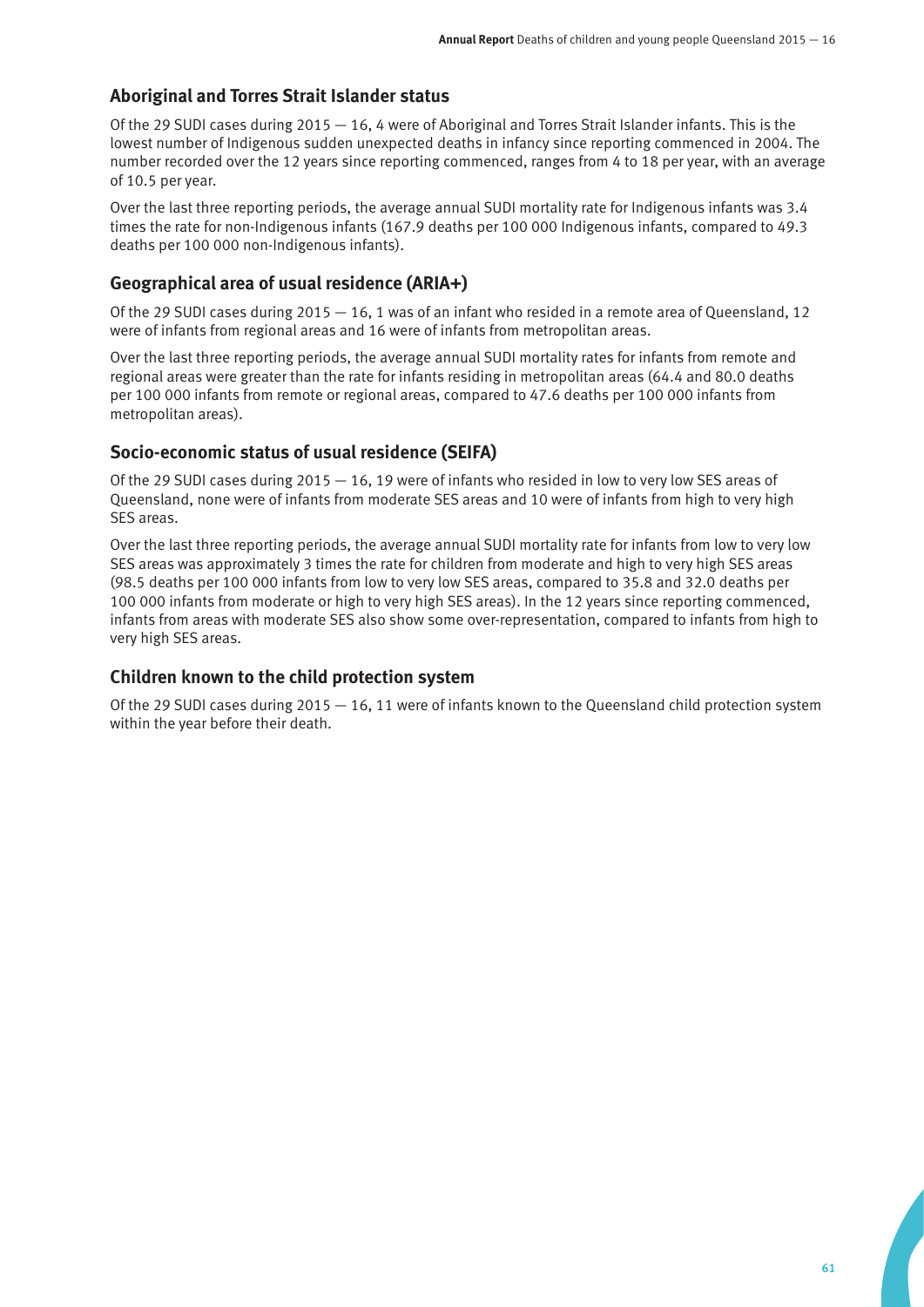# **CAUSE OF DEATH**

Cases of SUDI are grouped broadly into two categories:

- **Unexplained SUDI**—those infant deaths where a cause of death could not be determined (including SIDS and undetermined cases and those with a cause of death pending).
- **Explained SUDI**—infant deaths where a cause of death was not immediately obvious; however, postmortem examinations were able to identify a specific reason for the death (including unrecognised infant illnesses, sleep accidents and deaths as a result of non-accidental injury).

Predominantly, deaths from SUDI are recorded as cause pending until the outcomes of post-mortem examinations or coroner's investigations are concluded. In the period  $2013 - 14$ , where only one of the 43 deaths remained pending a cause, 67% of the SUDI cases were attributed either to SIDS (18 deaths) or undetermined causes (11 deaths). Eleven deaths were found to be due to unrecognised infant illnesses, 1 was a sleep accident and 1 was a fatal assault.

#### **Unexplained sudden unexpected deaths in infancy**

At the time of reporting there were 22 unexplained SUDI from 2015 — 16. Five infants had been classified as having an unexplained cause of death following post-mortem examination; and for a further 17, the cause of death had not yet been ascertained.

#### **Sudden Infant Death Syndrome (SIDS) and undetermined causes**

The definition of SIDS applied in this report and currently accepted by most experts within Australia<sup>47</sup> is as follows:

*The sudden, unexpected death of an infant under one year of age, with onset of the fatal episode apparently occurring during sleep, that remains unexplained after a thorough investigation including performance of a complete autopsy and review of the circumstances of death and the clinical history.*

Cases of SUDI are classified as undetermined if:

- natural disease processes are detected that are not considered sufficient to cause death but that preclude a diagnosis of SIDS
- there are signs of significant stress
- non-accidental, but non-lethal, injuries are present
- toxicology testing detects non-prescribed but non-lethal drugs.

Further classification of the 5 unexplained SUDI in 2015 — 16 identified 2 deaths as SIDS and 3 deaths with cause undetermined.

Looking at the 2013 — 14 period, where all but one SUDI case had recorded a cause of death, the rate of death for SIDS and undetermined causes was 45.5 per 100 000 infants (10% of infant deaths), representing the third highest cause of infant death after perinatal conditions and congenital anomalies. Further, SIDS and undetermined causes was the leading cause of death for infants in the post-neonatal period  $(1-11$  months), representing over a quarter of deaths in this age group (28%—24 of the 87 deaths from all causes).

#### **Risk factors for SIDS**

Infant, parental and environmental factors have been associated with an increased risk of SIDS. Infant factors relate to the vulnerability of the infant and include:

- prematurity (less than 37 weeks gestation) and low birth weight (less than 2500 grams)
- multiple gestation (twins, triplets)
- neonatal health problems
- male sex
- history of minor viral respiratory infections and/or gastrointestinal illness in the days leading up to death.

<sup>47</sup> Krous H et al, (2004) 'Sudden infant death syndrome and unclassified sudden infant deaths: a definitional and diagnostic approach', *Paediatrics*, vol 114, pp 234–8.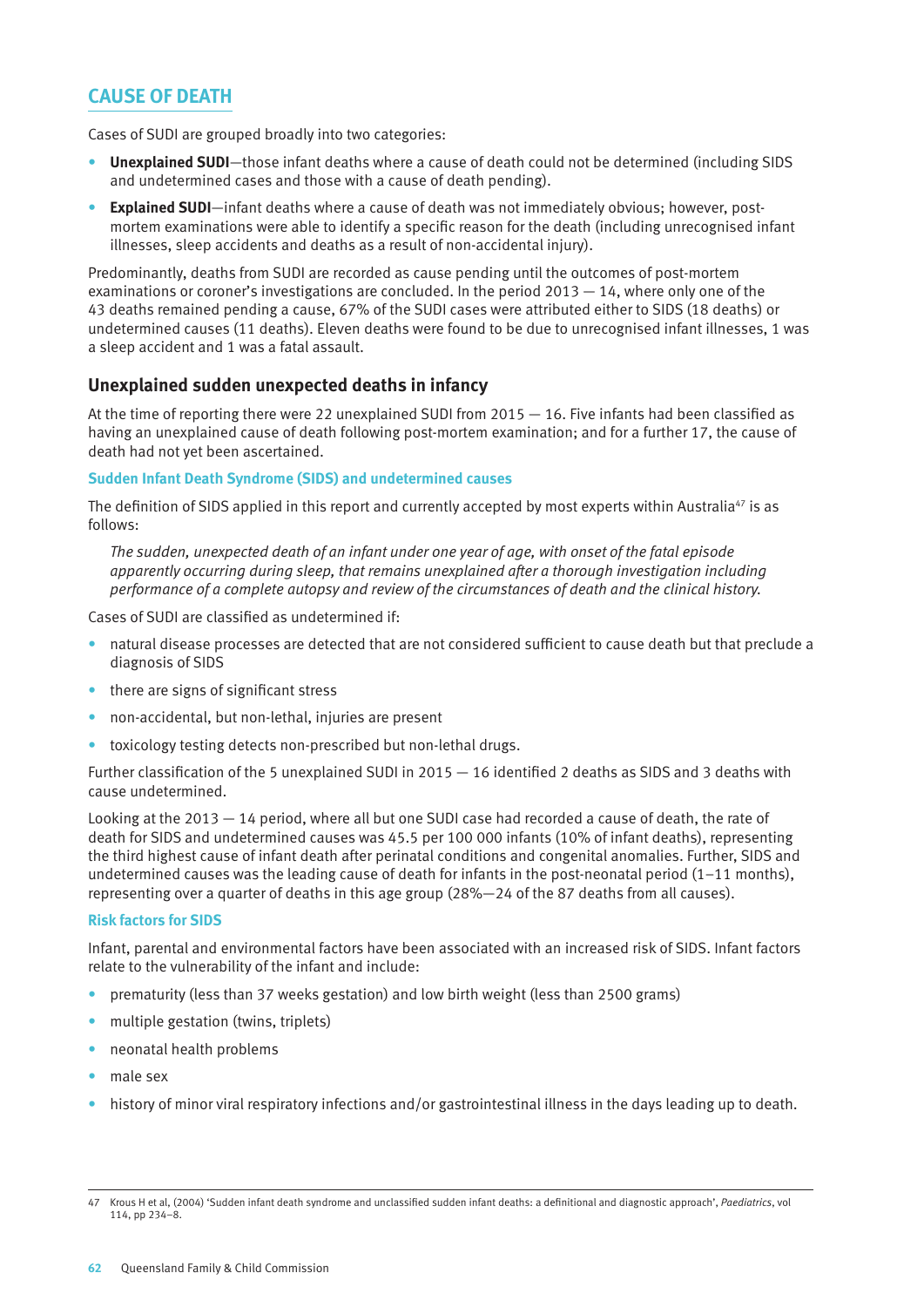Parental factors include:

- cigarette smoking during pregnancy and after birth
- young maternal age (≤ 20 years)
- single marital status
- high parity (number of births by mother) and short intervals between pregnancies
- poor or delayed prenatal care
- high-risk lifestyles, including alcohol and illicit drug abuse.

Environmental factors include:

- poor SES (social disadvantage and poverty)
- sleeping on soft surfaces and loose bedding
- prone (on stomach) sleeping position and side sleeping position
- overwrapping/overheating
- some forms of shared sleeping.

#### **Infant sleep position**

Table 8.2 shows the position of infants, when placed for sleep or when found, whose deaths were classified as unexplained SUDI.

#### **Table 8.2: Unexplained SUDI by sleep position and position when found 2015 — 16**

|                               | <b>SIDS</b>             | <b>Undetermined</b> | <b>Cause of death</b><br>pending | <b>Total</b>   |
|-------------------------------|-------------------------|---------------------|----------------------------------|----------------|
| <b>Sleep position</b>         | $\mathbf n$             | $\mathbf n$         | $\mathbf n$                      | $\mathbf n$    |
| Position when placed to sleep |                         |                     |                                  |                |
| <b>Back</b>                   | $\mathbf{1}$            | $\mathbf 0$         | $\overline{7}$                   | 8              |
| Stomach                       | $\mathbf{0}$            | $\mathbf{0}$        | 3                                | 3              |
| Side                          | $\mathbf 0$             | $\mathbf{0}$        | 1                                | 1              |
| Other                         | $\mathbf{1}$            | $\mathbf{0}$        | $\overline{2}$                   | 3              |
| Unknown                       | 1                       | 2                   | 4                                | $\overline{7}$ |
| <b>Total</b>                  | $\overline{\mathbf{3}}$ | 2 <sup>1</sup>      | 17                               | 22             |
| <b>Position when found</b>    |                         |                     |                                  |                |
| <b>Back</b>                   | $\mathbf{1}$            | $\mathbf{0}$        | 5                                | 6              |
| Stomach                       | $\mathbf{1}$            | $\mathbf{0}$        | 5                                | 6              |
| Side                          | $\mathbf{0}$            | $\mathbf{0}$        | $\overline{2}$                   | $\overline{2}$ |
| Other                         | $\mathbf{0}$            | 0                   | 3                                | 5              |
| Unknown                       | $\mathbf{1}$            | 2                   | $\overline{2}$                   | 3              |
| <b>Total</b>                  | 3                       | $\overline{2}$      | 17                               | 22             |

Data source: Queensland Child Death Register (2015 — 16)

#### **Shared sleeping with other risk factors**

Eleven of the 22 infants whose deaths were classified as unexplained SUDI were sharing a sleep surface with one or more people at the time of death (2 SIDS, 2 undetermined, 7 cause pending).

Sharing a sleep surface with a baby increases the risk of SIDS and fatal sleep accidents in some circumstances.48 Some studies have found there is an increased risk of SIDS only when mothers who smoke share a bed with their infant, although such findings are insufficient to enable complete reassurance that bed sharing is safe for non-smokers. Risks are also associated with shared sleeping if infants are sharing a sleep surface with a caregiver who is under the influence of alcohol or drugs that cause sedation, if the caregiver is excessively tired or there are multiple people in the bed with the infant.

<sup>48</sup> Blair, PS, Fleming, PJ, Smith, IJ, Platt, MW, Young, J, Nadin, P, Berry, PJ, Golding, J and the CESDI SUDI research group (1999). 'Babies sleeping with parents: case-control study of factors influencing the risk of the sudden infant death syndrome', *BMJ*, vol 319, pp 1457–61.